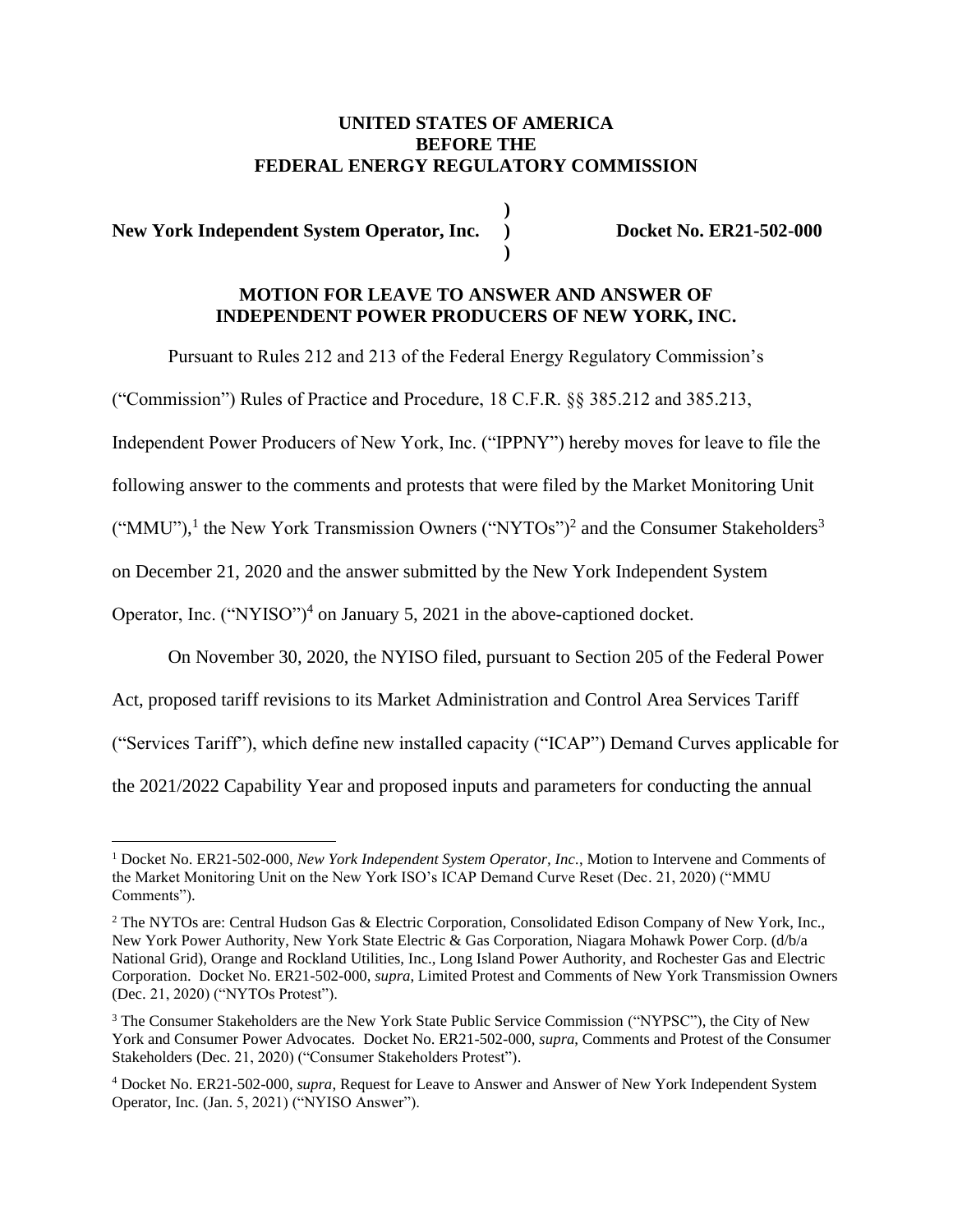updates to determine the ICAP Demand Curves for the 2022/2023, 2023/2024, and 2024/2025 Capability Years.<sup>5</sup> In its protest and supporting comments filed on December 21, 2020, IPPNY supported most of the NYISO's proposal because its terms were just and reasonable but demonstrated a number of flaws in the NYISO's modeling of the Demand Curves had not been demonstrated by the NYISO to be just and reasonable and, in fact, produced proposed reference values that do not adequately reflect the net cost of new entry ("Net CONE") of the proxy peaking plants and, thus, must be corrected.<sup>6</sup> IPPNY also demonstrated that the NYISO Filing included determinations that are critical if the proposed reference values are to accurately reflect the Net CONE of the proxy peaking plants and that the NYISO rightfully rejected requests by some market participants to make modifications to the NYISO Staff's Final Report which would otherwise unreasonably have driven down reference prices even further.

As discussed below, the Commission should reject the MMU's and the Consumer Stakeholders' argument that it is reasonable to assume a fossil peaking plant will be able to continue operating beyond 2039 economically and that the Commission should, therefore, order the NYISO to adopt a 20-year amortization period. The Commission should also reject the arguments advanced by the NYTOs and Consumer Stakeholders that selective catalytic reduction ("SCR") emissions control technology and dual fuel technology should not continue to be included in the assumed Net CONE of the Zone G (Dutchess County) proxy peaking plant. As demonstrated in the IPPNY Protest, the Commission should direct the NYISO to adopt a 15-year amortization period to accurately reflect statutory mandates faced by the proxy peaking plant. In

<sup>5</sup> Docket No. ER21-502-000, *supra*, 2021-2025 ICAP Demand Curve Reset Proposal (Nov. 30, 2020) ("NYISO Filing").

<sup>6</sup> Docket No. ER21-502-000, *supra*, Protest and Supporting Comments of Independent Power Producers of New York, Inc. (Dec. 21, 2020) ("IPPNY Protest").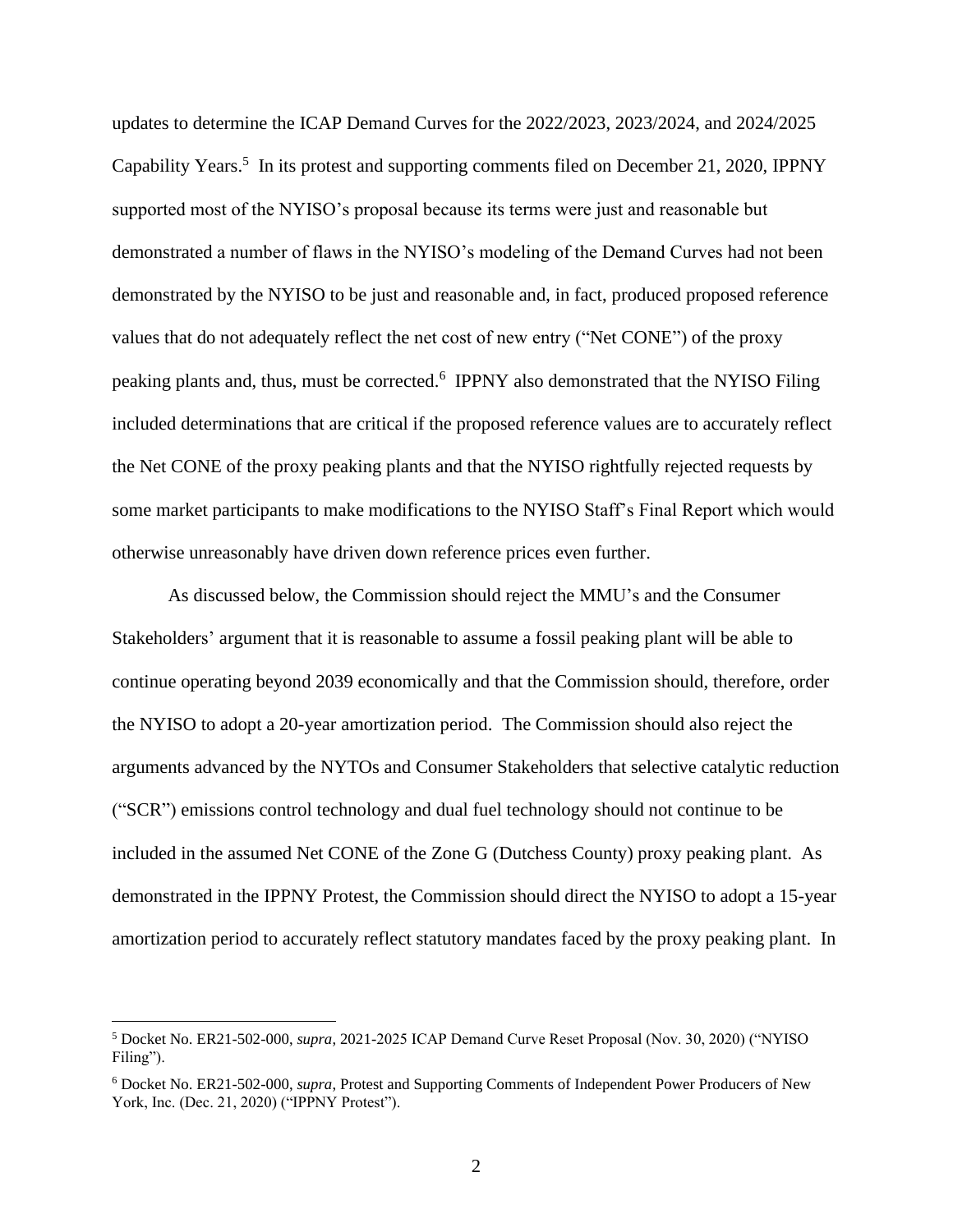addition, the NYISO has demonstrated that its proposals for dual fuel and SCR emissions control technologies to continue to be included in the assumed Net CONE of the Zone G (Dutchess County) proxy peaking plant were just and reasonable and the Commission should accept these aspects of the NYISO's proposal. Lastly, because the NYISO has failed to demonstrate that its proposed TETCO M3 plus \$0.27/MMBtu transportation adder designation for the Zone G (Rockland County) proxy peaking plant is just and reasonable—including in its Answer which simply repeats points that have previously been demonstrated to be flawed—the Commission should direct the NYISO to replace the gas hub for this proxy peaking plant, complete the ICAP Demand Curve calculations for the G-J Locality accordingly and refile the 2021-2022 ICAP Demand Curve for the G-J Locality with the Commission.<sup>7</sup>

#### **I. MOTION FOR LEAVE TO ANSWER**

Although Rule 213(a)(2) generally prohibits certain types of answers, including answers to protests and answers to answers, the Commission has discretion to waive that prohibition for good cause shown. The basis for such waiver has included whether the answer leads to a more accurate and complete record, helps the Commission understand the issues, clarifies matters in dispute or errors, responds to new issues raised, or provides information that will assist the Commission in its decision-making process.<sup>8</sup> IPPNY's answer responds to new issues raised in comments and protests and corrects certain mischaracterizations in the NYISO Answer, and thus, will help to ensure a complete and accurate record that will assist the Commission in reaching its decision. Accordingly, IPPNY respectfully requests that the Commission accept its answer.

<sup>7</sup> IPPNY's silence on the other issues raised by the NYTOs and Consumer Stakeholders in their comments and protests should not be construed as IPPNY's assent with respect to such issues.

<sup>8</sup> *See, e.g., Mirant Energy Trading, et al. v. PJM Interconnection, LLC*, 122 FERC ¶ 61,007 at P 33 (2008); *BP West Coast Products LLC, et al. v. SFPP, L.P., et al*., 121 FERC ¶ 61,239 at P 34 (2007); *PJM Interconnection, L.L.C.*, 110 FERC ¶ 61,254 at P 13 (2005); *Pinnacle West Energy Corp. v. Nevada Power Co., et al.*, 105 FERC ¶ 61,053 at P 34 (2003); *PJM Interconnection, L.L.C.*, 104 FERC ¶ 61,309 at P 18 (2003).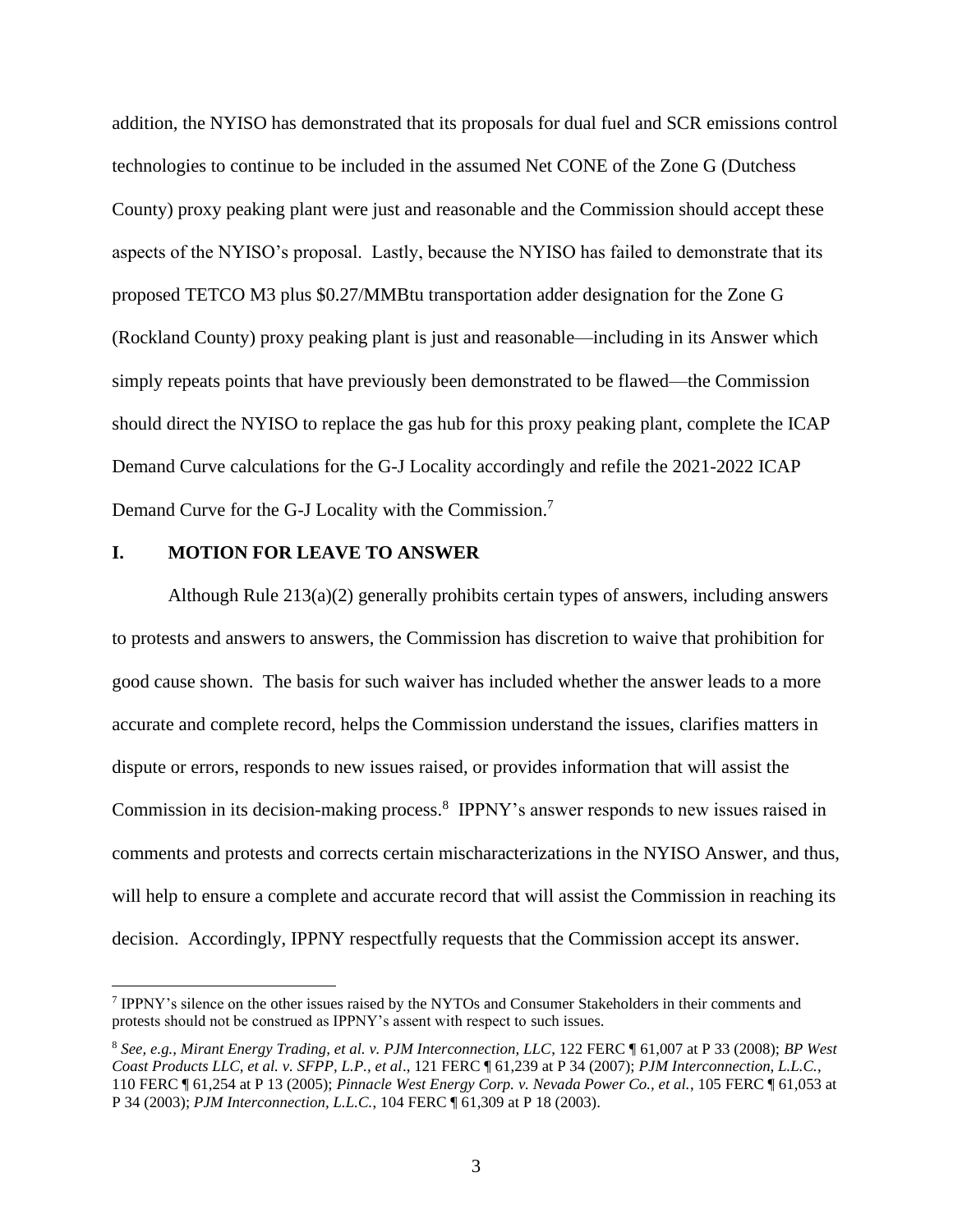## **II. THE COMMISSION SHOULD REJECT ARGUMENTS THAT THE NYISO SHOULD APPLY A 20-YEAR AMORTIZATION PERIOD AND DIRECT THE NYISO TO ADOPT A 15-YEAR AMORTIZATION PERIOD.**

As demonstrated in the IPPNY Protest, the NYISO's proposal to reduce the amortization period currently used in the 2017-2021 Demand Curve reset from 20 to 17 years considered the impact the mandates clearly established in the Climate Leadership and Community Protection Act enacted in  $2019^9$  would have on fossil-fuel generation in New York.<sup>10</sup> The NYISO reasonably assumed that the Climate Act's mandate that the electric power sector must be zero carbon emitting by 2040 would bar the fossil-fueled, H class frame turbine peaking unit technology that is the chosen proxy peaking plant in each Zone from operating beyond 2039 economically.

The MMU argued that the NYISO's assumption that fossil units must retire by 2040 is "highly speculative" because units will be able to switch to non-emitting fuels, the Climate Act will allow fossil generation to operate beyond 2040 because the zero emissions target will be interpreted on a net basis, and critical fossil generation will be permitted to operate to ensure reliability.<sup>11</sup> The Consumer Stakeholders similarly argued that a fossil-fueled plant will be able to operate beyond 2039 by retrofitting to use zero-emitting fuels.<sup>12</sup> The MMU also argued that the implications of the Climate Act's mandate that the statewide electrical demand system be zero emissions by 2040 for existing fossil generation are unclear because regulations concerning

<sup>9</sup> Climate Leadership and Community Protection Act, 2019 N.Y. Sess. Laws Ch. 106 (McKinney) ("Climate Act"). <sup>10</sup> NYISO Filing at 51.

<sup>11</sup> MMU Comments at 6.

<sup>12</sup> Consumer Stakeholders Protest at 19.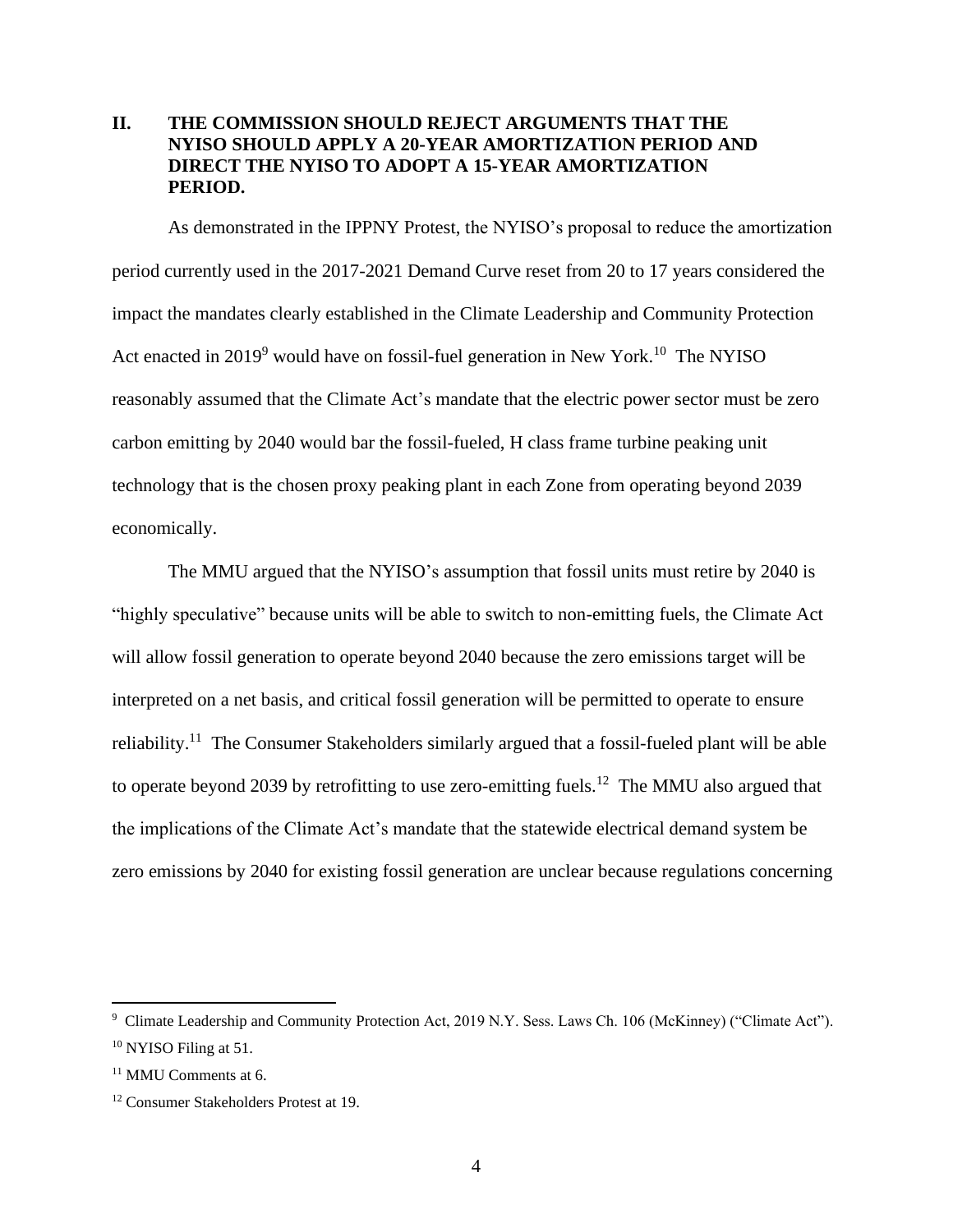the mandate have not been issued and the Climate Act authorizes the NYPSC to temporarily suspend or modify the mandate to maintain reliability.<sup>13</sup>

As demonstrated in the IPPNY Protest and the NYISO Filing, the assumptions that the proxy peaking plant will be needed to ensure reliability and will be able to switch to nonemitting fuels economically are purely speculative. It is far too uncertain for potential developers to reasonably estimate whether a reliability need will exist beyond 2039 that will require the continued operation of their fossil peaking plants constructed over the next four years, whether compliant technologies will even exist that would allow operation economically beyond 2039 under entirely unknown future market conditions and, even if so, whether future Demand Curve reset processes will provide enough additional revenues for such new technologies to effectively retrofit *this* peaking plant technology selected in this reset process (which may well be different than the technologies chosen in the future as past reset processes have demonstrated). Indeed, the H series being proposed in this reset process is significantly less expensive than the F series that is the basis for the currently effective ICAP Demand Curves. As the NYISO noted in the NYISO Filing, attempting to estimate the future costs of the proxy peaking unit to comply with the Climate Act beyond 2039 in light of such uncertainty would contradict the Commission's prior mandates regarding allowable considerations during each Demand Curve reset.<sup>14</sup>

In any event, the MMU's assertion that the Climate Act may permit fossil generation to operate beyond 2040 because the zero emissions target will be interpreted on a net basis is contrary to the express provisions of the law. The Climate Act provides for an alternative

<sup>13</sup> MMU Comments at 5.

<sup>&</sup>lt;sup>14</sup> NYISO Filing at 52.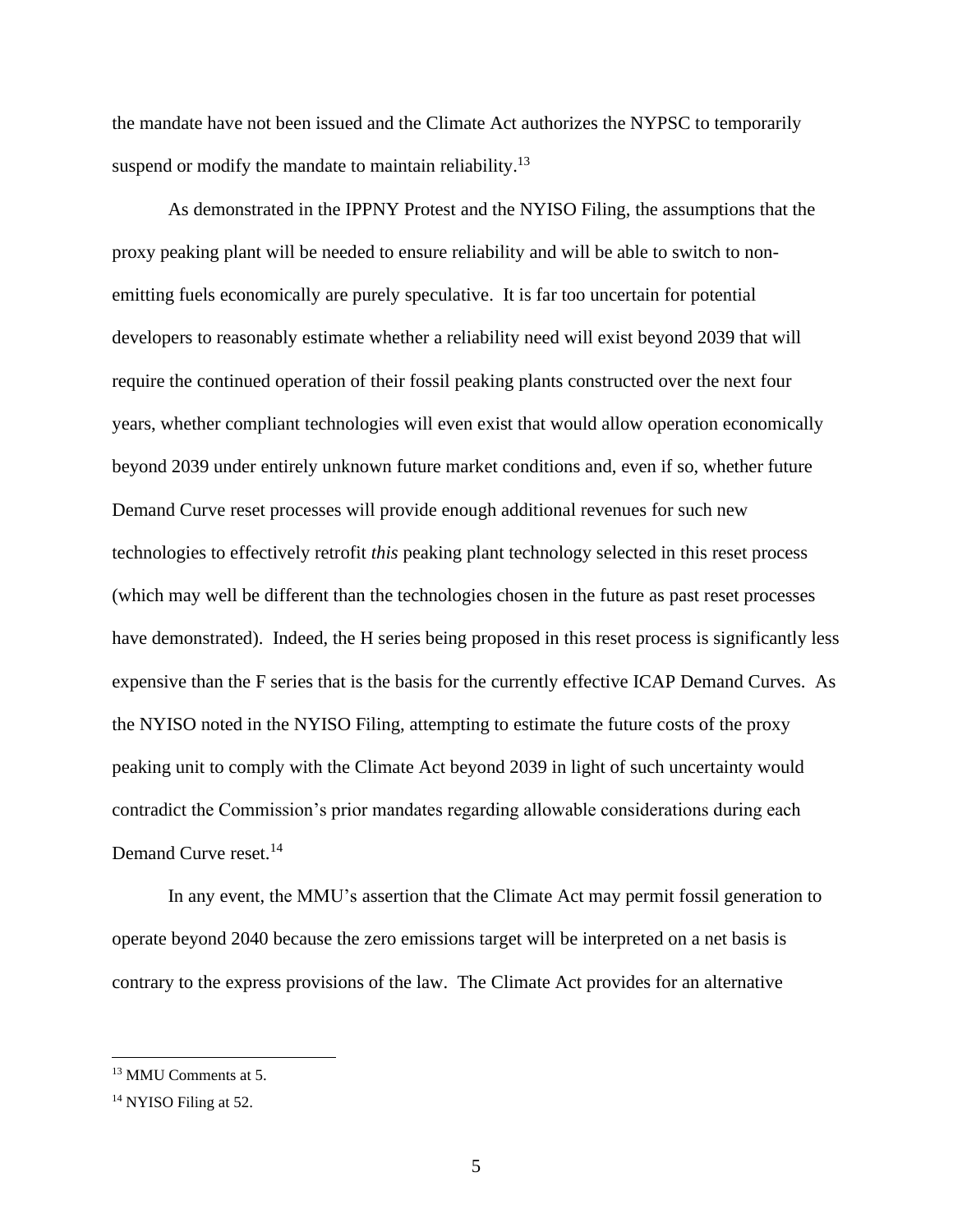compliance mechanism to be used by *a limited subset* of sources subject to greenhouse gas emissions limits to achieve net zero emissions to, *e.g.*, offset their carbon emissions through technologies such as carbon capture and sequestration.<sup>15</sup> However, importantly, the Climate Act explicitly *prohibits* "sources in the electric generation sector" from being eligible for the alternative compliance mechanism.<sup>16</sup> The Commission cannot ignore the Legislature's express mandates.

The MMU also argued that future capacity prices will be higher because Demand Curves will increase to include the costs of fossil peaking units complying with regulations implementing the Climate Act, and a peaking plant installed over the next four years will benefit from such higher prices.<sup>17</sup> Higher capacity prices are purely speculative because there may very well be other technological improvements to the proxy peaking plant 10 years from now that will offset the costs of technologies that allow for burning non-emitting fuels.

Indeed, the MMU's Comments are themselves internally inconsistent. On the one hand, the MMU asserted that it is too speculative to assume no residual value at the end of 2039 but, on the other hand, the MMU acknowledges that there are no technological advances far enough along in their development, and thus, their costs are entirely speculative. The MMU's solution to this dilemma to just presume some day "it will all just even itself out," however, leaves the proxy peaking plant (and developers that build in reliance thereon) revenue inadequate in this reset period.<sup>18</sup> Such an approach is not just and reasonable. Likewise, on the one hand, the MMU argued that there will be regulations enacted in the future to resolve these issues that will give the

<sup>15</sup> Climate Act § 2 (enacting N.Y. Env't Conserv. Law §§ 75-0107(4), 75-0109(4) (McKinney)); N.Y. Env't Conserv. Law §75-0109(4)(c) (McKinney).

<sup>16</sup> N.Y. Env't Conserv. Law §75-0109(4)(f) (McKinney).

<sup>17</sup> MMU Comments at 10.

<sup>18</sup> *Cf*. MMU Comments at 3; *Id.* at 9.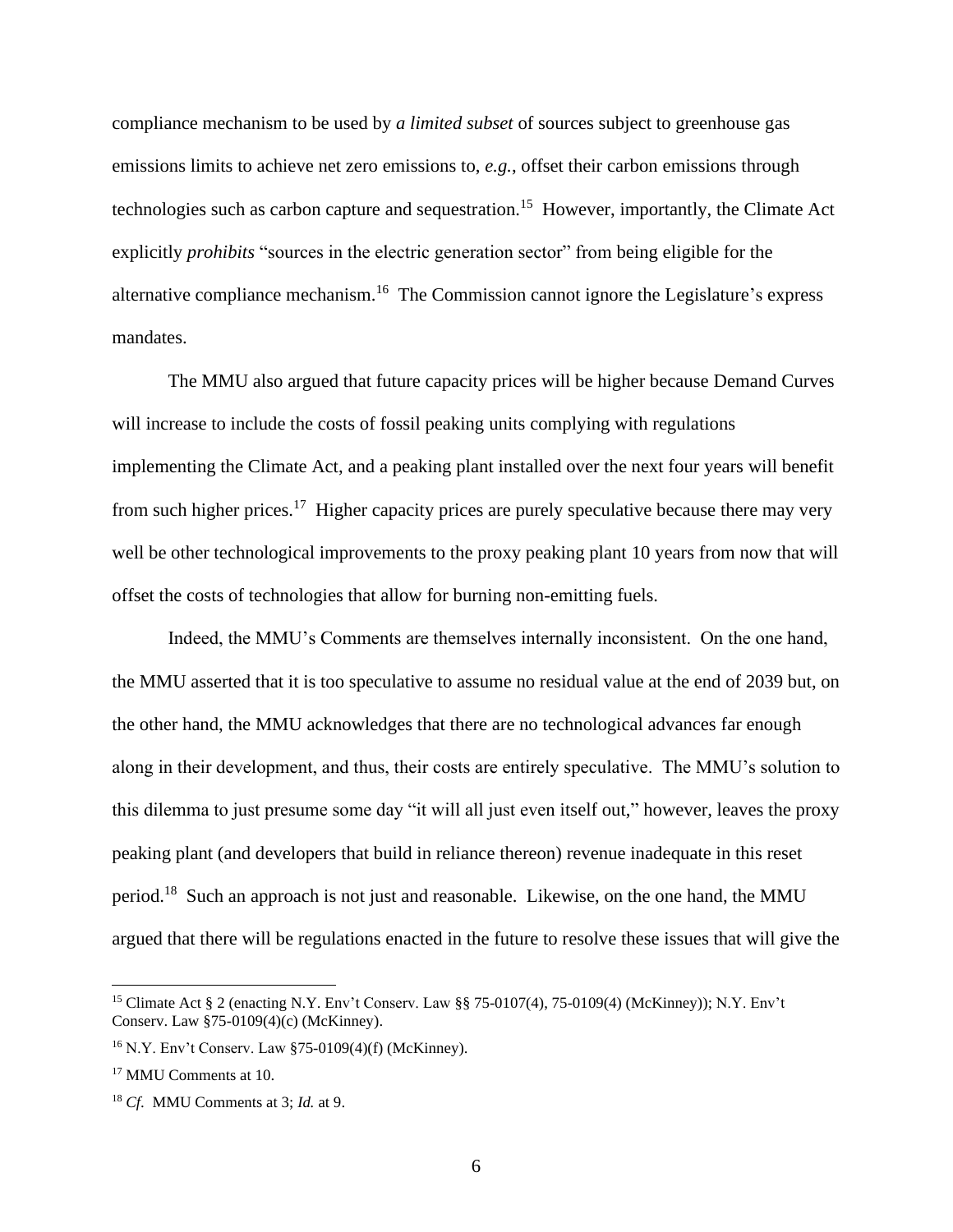plants value but, on the other hand, correctly acknowledged that future law changes must be left addressed in future reset processes when their parameters are known.<sup>19</sup> Here, too, simply presuming resolution of these issues leaves the proxy peaking plant revenue inadequate in this reset process and is, thus, not just and reasonable.

A developer will not invest in a project today based on the expected revenues from a retrofitted unit with technology that does not currently exist, the costs for which cannot be known and absolutely no certainty future Demand Curves will be structured to compensate it for future retrofit costs if technology were to be developed over time. Rather, investors will require that developers must demonstrate that they can recoup their capital investment in its entirety prior to 2040, which, as IPPNY demonstrated in the IPPNY Protest, requires a 15-year amortization period.

### **III. THE COMMISSION SHOULD REJECT THE ARGUMENTS THAT SCR AND DUAL FUEL TECHNOLOGIES SHOULD NOT CONTINUE TO BE INCLUDED IN THE ASSUMED NET CONE OF THE ZONE G (DUTCHESS COUNTY) PROXY PEAKING PLANT.**

As demonstrated in the IPPNY Protest, the NYISO demonstrated that it is just and reasonable for the Zone G (Dutchess County) proxy peaking plant to continue to include SCR emissions control technology for the purpose of setting Net CONE.<sup>20</sup> To support its position, the NYISO, *inter alia*, stated in the NYISO Filing that "only those resources that are capable of operating for at least 8 hours daily will be valued equivalent to a resource that is not subject to any daily run-time limitations. Ensuring the capability to operate 8 hours per day during the

<sup>19</sup> *Cf. Id.* at 5-6; *Id*. at 10; *see also id*. at n.6 (citing to Commission decision in last Demand Curve reset process confirming new regulations promulgated in the future are then taken into account in future reset processes).

<sup>20</sup> IPPNY Protest at 30–32.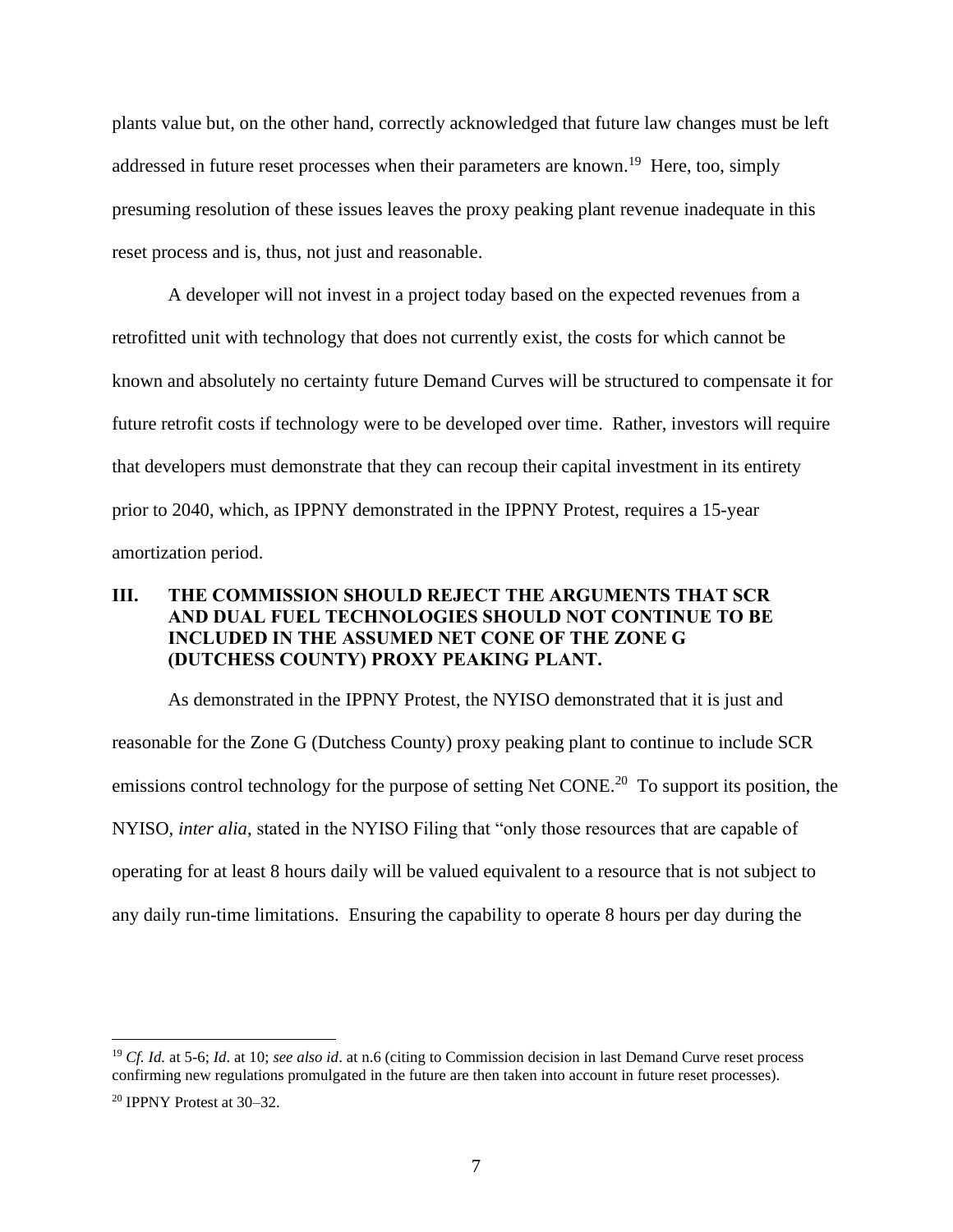period of the Summer Capability Period when loads tend to be the highest (June – August) would require the ability to operate for approximately 720 hours."<sup>21</sup>

The NYTOs argued that the Services Tariff does not require the proxy peaking plant in Zone G (Dutchess County) to operate for 720 hours.<sup>22</sup> They asserted that the H class frame turbine generator would not be subject to a daily run-time limit and, therefore, a fossil fuel generator that operated for only 312 hours per year would be eligible to supply ICAP.<sup>23</sup> The NYTOs misunderstand the NYISO's point and, by seeking to parse operations in this hour-byhour way, have in the first instance entirely misconstrued the purpose of establishing ICAP Demand Curves based on peaking plant technology.

In short, it is well-established that the function of the proxy peaking plant is to be the reliability resource that is available under peak operating conditions. In highlighting its new capacity eligibility rules developed and approved by the Commission to more accurately compensate resources for the reliability value they provide to the system, the NYISO did not state that the proxy peaking plant in Zone G (Dutchess County) would be subject to a daily runtime limit. Rather, as the reliability unit for the system, the issue is whether the proxy peaking plant *could* be available during the peak summer and winter operating periods. Developing a structure as the NYTOs and Consumer Stakeholders are proposing that would too narrowly constrict operating hours would mean that the resource would not have enough availability to sell capacity in the peak periods and satisfy the need for that reliability resource.

<sup>21</sup> NYISO Filing at 16.

<sup>&</sup>lt;sup>22</sup> NYTOs Protest at 9; *see also id.*, at 11-12 (correctly noting that ICAP requirements are based on availability but erroneously concluding the Zone G (Dutchess County) proxy peaking plant "would be able to run often enough"). The Consumer Stakeholders' arguments on this point essentially parrot the NYTO claims and are equally unavailing.

<sup>23</sup> *Id.*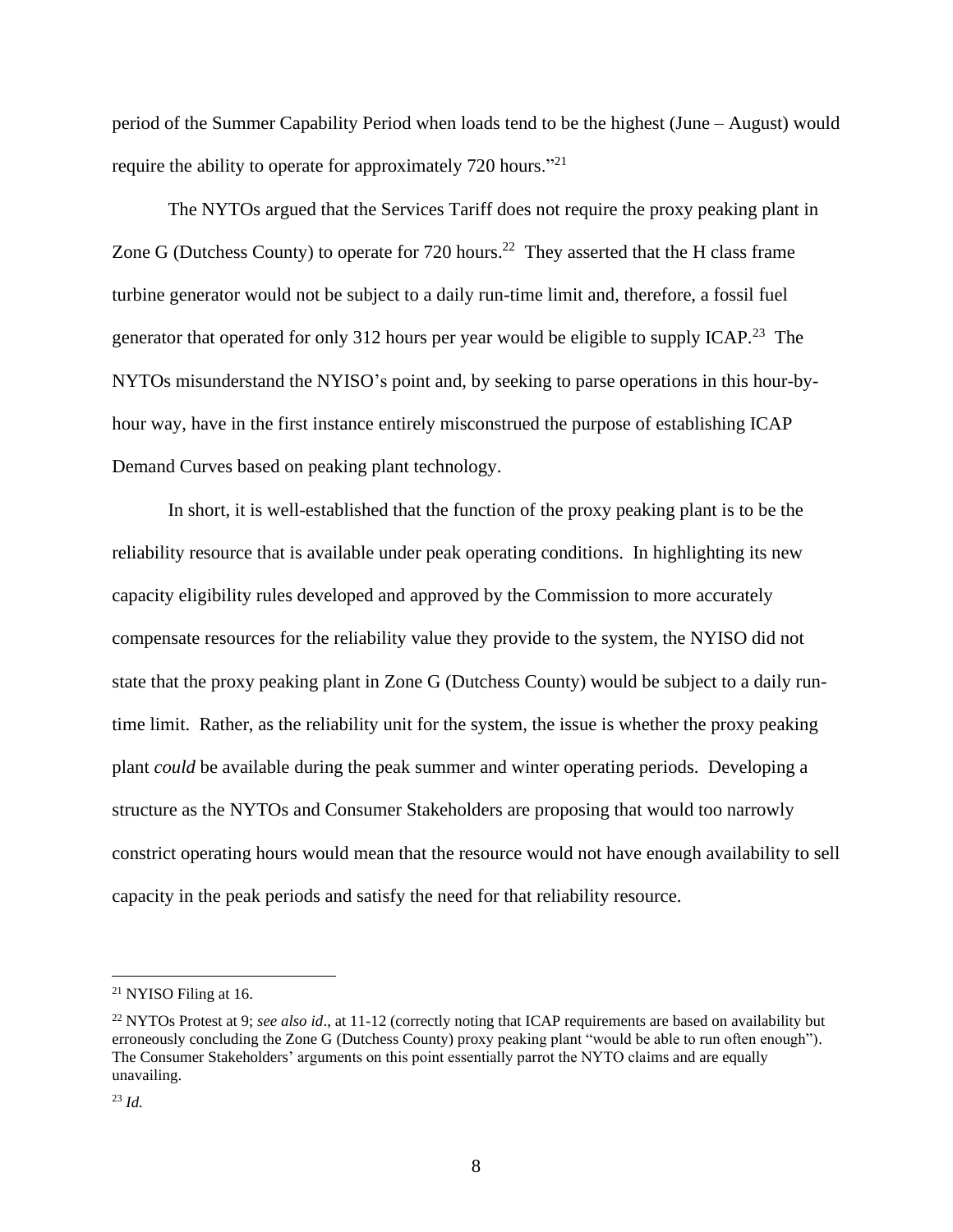Thus, the NYISO referenced the daily run-time limit because it recently determined that maintaining system reliability requires availability of resources that can operate a minimum of eight hours consecutively.<sup>24</sup> In this vein, the NYISO reasonably determined that the proxy peaking plant in Zone G (Dutchess County) would be needed for a minimum of 720 hours to support reliable system operations during the June to August period. However, the NYISO determined that reliable system operation would be threatened if the proxy peaking plant did not have SCR because run-time emissions limitations for the plant when burning oil would limit annual operation to as little as  $312$  hours.<sup>25</sup>

The NYTOs also argued that the NYISO's concern that the plant would be limited to 312 hours is unrealistic because it is "highly unlikely" the plant would never operate on natural gas.<sup>26</sup> The NYTOs claimed, incorrectly, that if the plant were to operate just half of the time on natural gas, it would be able to operate for 686 hours per year.<sup>27</sup> The NYTOs' calculation of 686 hours is incorrect. They did not estimate the allowed number of hours the plant could operate assuming half the hours burning gas and the other half of the hours burning oil. They calculated 530 hours burning natural gas and 156 hours burning oil based on the unit being able to operate solely on gas for 1,060 hours.<sup>28</sup> The NYTOs' calculation fails to reflect that each hour of burning oil uses the equivalent operating hours of approximately three hours burning natural gas. If the peaking plant operated half its hours on natural gas, it would be able to operate only 265

- <sup>27</sup> *Id*.
- <sup>28</sup> *Id*.

<sup>&</sup>lt;sup>24</sup> See New York Independent System Operator, Inc., 170 FERC ¶ 61,033, at P 78 (2020) (explaining that study found that "overwhelming majority of resource adequacy concerns fall within a daily consecutive eight-hour period.").

<sup>&</sup>lt;sup>25</sup> NYISO Filing at 16.

<sup>26</sup> NYTOs Protest at 10.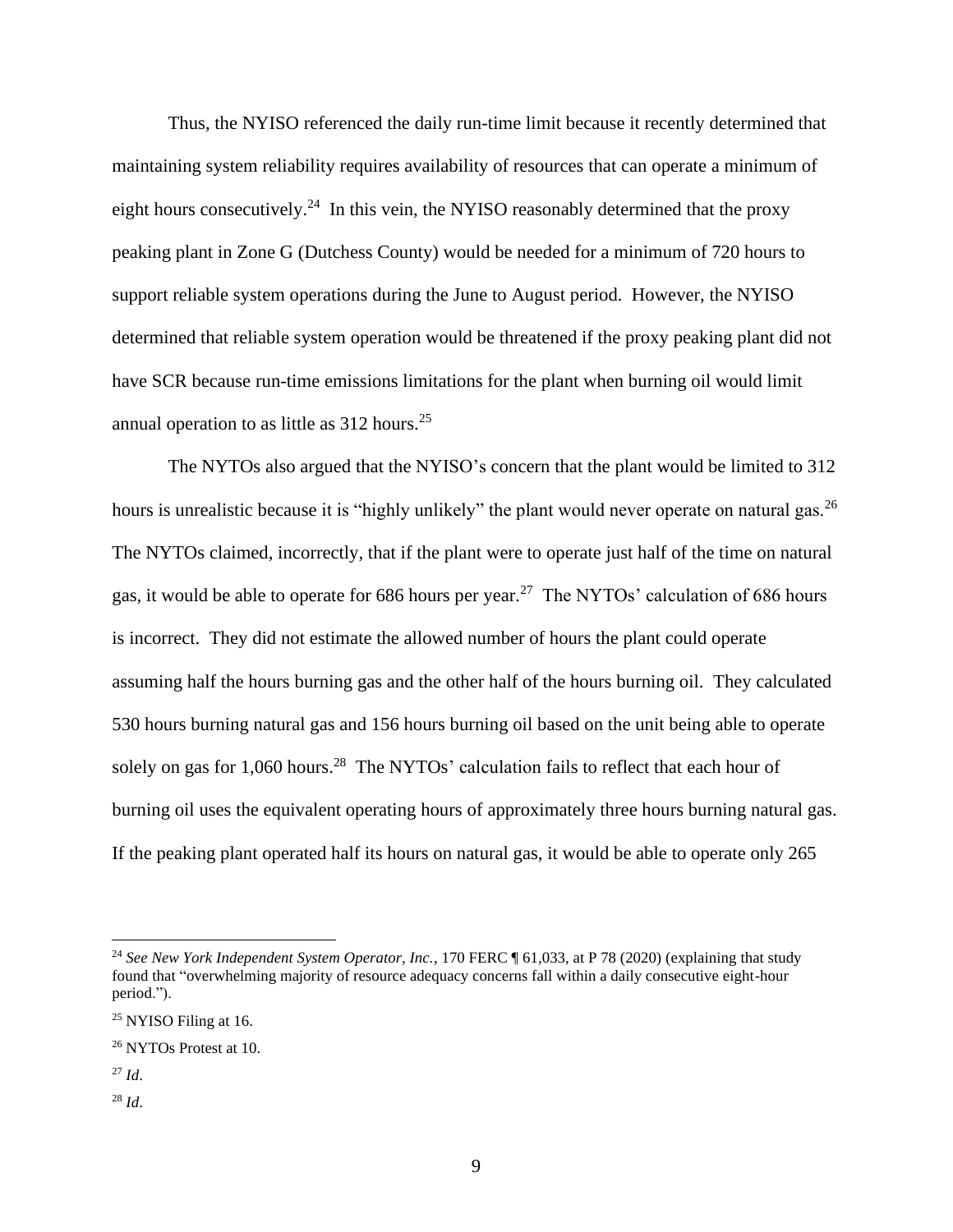hours on gas and 265 hours on oil  $(1060 - (3*265) = 265)$ . Thus, if the peaking plant operated on natural gas for half of its operating hours, it would be able to operate for only 530 hours in total, well below the 720 hours that it would be reasonably required to operate during the June to August period of the Summer Capability Period to reliably support system operations.

The NYTOs and Consumer Stakeholders also argued that: (1) there is no legal requirement for a generating unit located in Zone G (Dutchess County) to include  $SCR<sup>29</sup>$  (2) there is no demonstration that the increased net energy and ancillary services ("EAS") revenue received by the Zone G (Dutchess County) peaking plant due to the installation of SCR is sufficient to financially justify the increased up-front SCR installation  $cost<sub>1</sub><sup>30</sup>$  (3) the Commission supported the continued use of a federally-enforceable limitation on annual operating hours for peaking plants located in Zones C and F in the NYCA in lieu of installing SCR emissions controls to achieve compliance with applicable emissions requirements in the last NYISO Demand Curve reset proceeding,<sup>31</sup> and (4) the Zone G (Dutchess County) peaking plant will not be required to operate additional hours due to increased levels of battery energy storage systems and transmission added to the State's electric system in the coming years, which will increase the electric energy import capability into Zone G.<sup>32</sup>

With respect to the first three arguments, the NYTOs and the Consumer Stakeholders have unearthed and rehashed the very same arguments they made to the Commission in protests of the NYISO's proposal to include SCR in the G-J Locality peaking plant in the NYISO's last Demand Curve reset filing in 2016. The Commission considered and rejected these arguments

<sup>29</sup> NYTOs Protest at 8; Consumer Stakeholders Protest at 8.

<sup>30</sup> NYTOs Protest at 13–14; Consumer Stakeholders Protest at 10.

<sup>31</sup> Consumer Stakeholders Protest at 14.

<sup>32</sup> *Id*. at 10.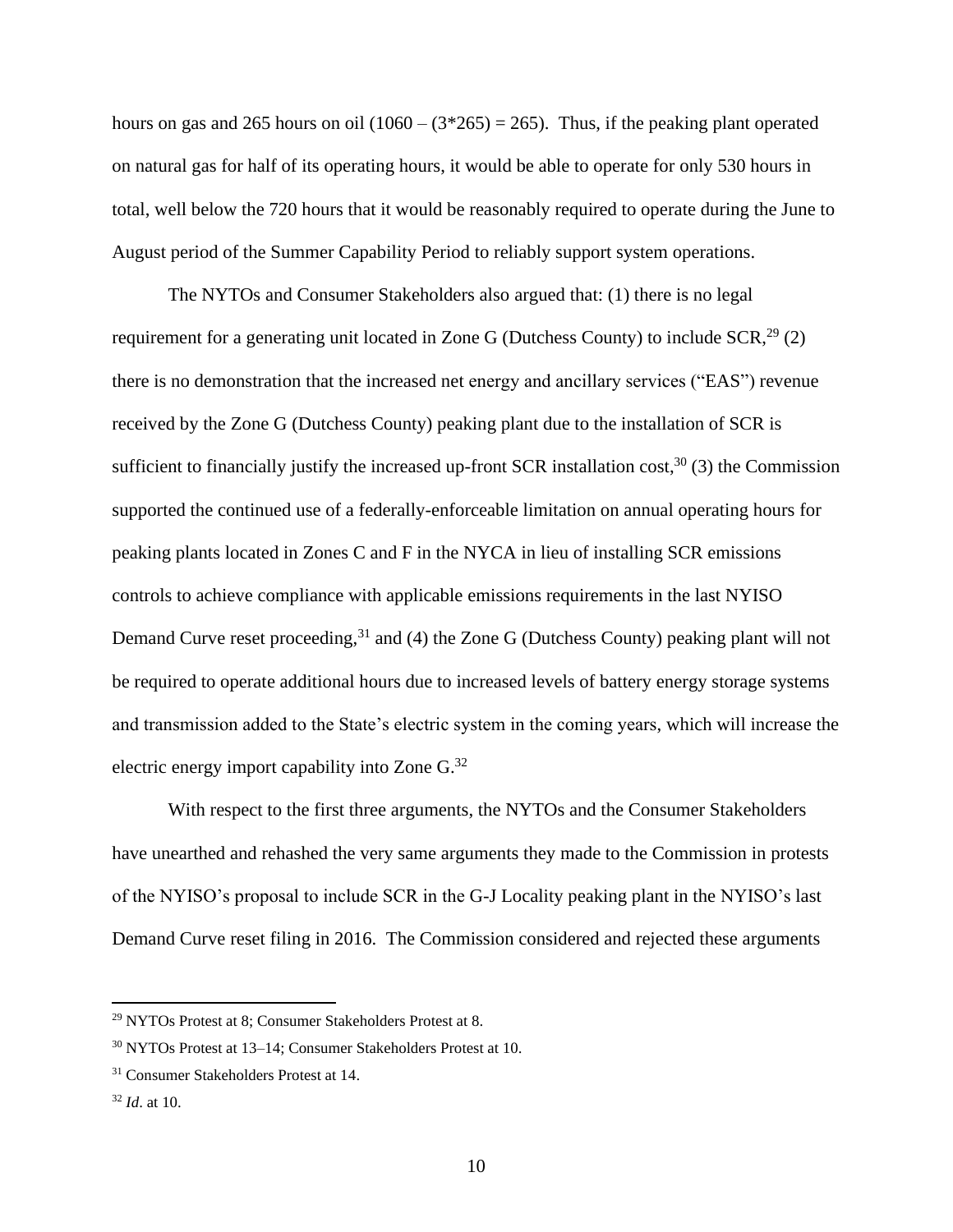then in its order accepting NYISO's proposal to include SCR for the Zone G-J peaking plant in 2017.<sup>33</sup> The Commission noted in its 2017 Order that the Zone G-J peaking plant has included SCR since 2013 (two resets ago) and that nothing has changed since the 2013 reset that would reduce the need for SCR emissions controls for the plant.<sup>34</sup> The same result obtains now. Indeed, as IPPNY demonstrated in the IPPNY Protest, the need for SCR emission controls is even greater now due to the heightened need for more flexible dispatchable resources to balance the higher penetration of intermittent resources mandated by the Climate Act.<sup>35</sup>

The argument that the Zone G (Dutchess County) peaking plant must not include SCR because the Commission rejected the NYISO's proposal to include SCR on the NYCA peaking plant in the 2017 Order is also without merit. In its 2017 Order, the Commission distinguished between the peaking plants in the G-J Locality and the NYCA.<sup>36</sup> Importantly, unlike the Zone G (Dutchess County) peaking plant, the NYCA plant has not been and is not proposed in the current reset to be dual fuel. The Commission determined that dual fuel for the G-J peaking plant supports the need for SCR for that unit.<sup>37</sup> As the NYISO correctly indicated in its Final Report, the use of a "synthetic minor source" approach has been limited to gas only plant designs located in areas of New York that are subject to less restrictive emissions limits, such as Zones C and  $F^{38}$  This is because, as discussed above, a peaking plant that burns oil could be limited to as

<sup>33</sup> *New York Independent System Operator, Inc.,* 158 FERC ¶ 61,028 at P 59 (2017) ("2017 Order").

<sup>34</sup> *Id.*

<sup>35</sup> *See* IPPNY Protest at 31.

<sup>36</sup> *Id.* at PP 59-60.

<sup>37</sup> *Id.* at P 59.

<sup>38</sup> *Proposed NYISO Installed Capacity Demand Curves for the 2021-2022 Capability Year and Annual Update Methodology and Inputs for the 2022-2023, 2023-2024, 2024-2025 Capability Years*, NYISO (Aug. 2020), https://www.nyiso.com/documents/20142/13248786/NYISO-Staff-Draft-DCR-Recommendations-Final.pdf, at 13– 14. NYISO Staff's final recommendations are included as Exhibit A of the *Affidavit of Zachary T. Smith*, Docket No. ER21-502-000, *supra*, 2021-2025 ICAP Demand Curve Reset Proposal (Nov. 30, 2020), Attachment V, Exhibit A.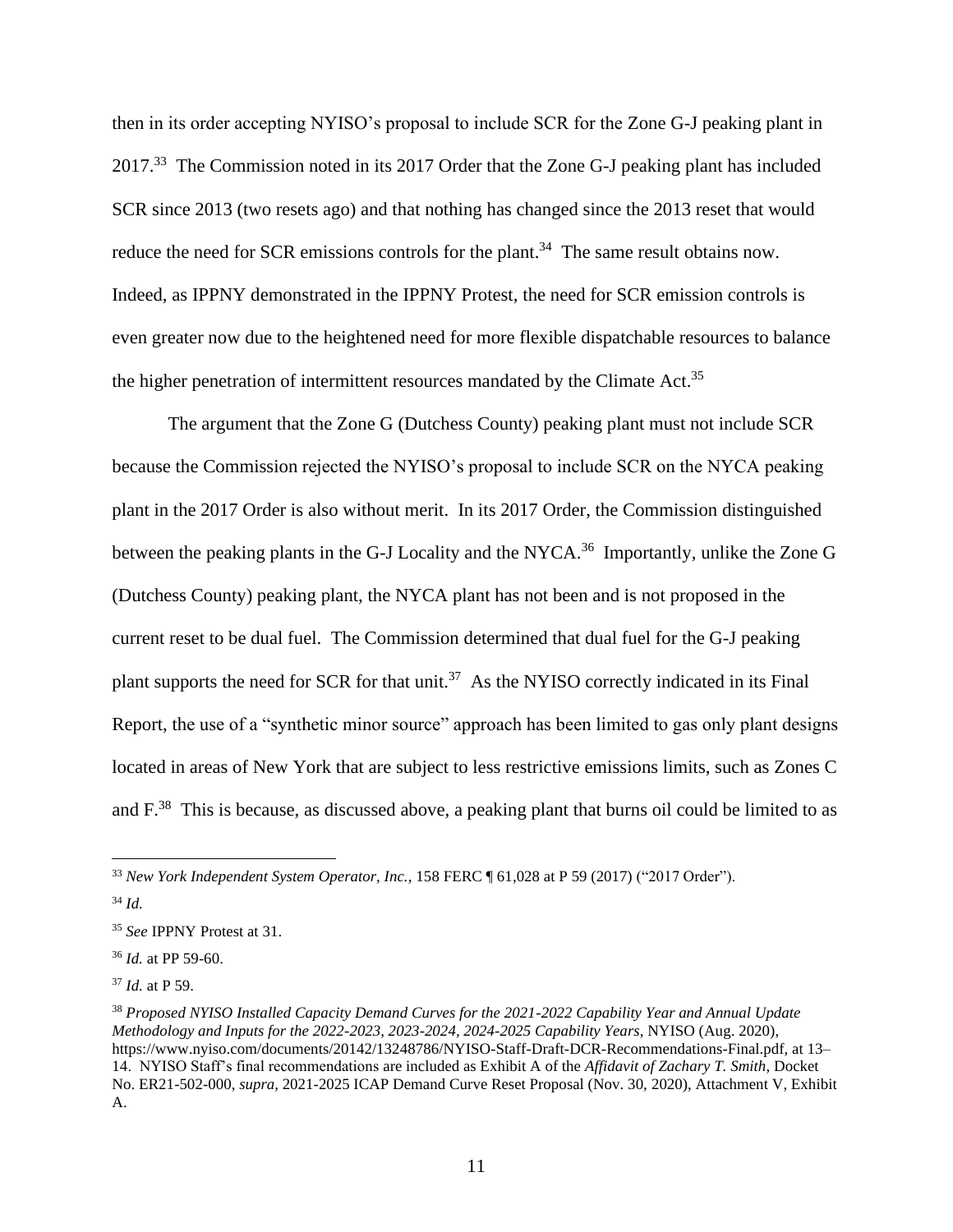few as 312 operating hours annually, making the synthetic minor approach impractical for a resource in the G-J Locality needed to maintain reliability. As the NYISO and its consultants determined, the additional operating flexibility provided by SCR provides additional resource adequacy value.<sup>39</sup>

The argument that energy storage resources and additional transmission to Zone G will reduce the required hours of operation of the peaking plant is also without merit because it fails to consider other system changes that will impose greater reliance on the Zone G (Dutchess County) peaking plant. Increased intermittent resources, as noted above, and the retirement of the baseload Indian Point nuclear facilities will likely more than offset any benefits new transmission and energy storage bring to the G-J Locality. Indeed, as demonstrated in the affidavit supporting the GenOn Bowline LLC and GenOn Energy Management, LLC (collectively, "GenOn") protest, the retirement of the first 1,000 MW Indian Point nuclear generating unit beginning May 1, 2020 has resulted in a significant increase in the need for fossil-fueled operations.<sup>40</sup> Those impacts continue now and will only become even more exacerbated when the second 1,000 MW Indian Point unit retires in just four months at the end of April, 2021.

Likewise, the NYISO has demonstrated that it is just and reasonable for the Zone G (Dutchess County) peaking plant to continue to be configured with dual fuel capability in this zone. Arguments made in protests to the contrary are also without merit. Specifically, the Consumer Stakeholders argued that (1) dual fuel capability in Load Zone G is not required by

<sup>39</sup> *See id.* at 15.

<sup>40</sup> *See* Docket No. ER21-502-000, *supra*, Limited Protest of GenOn Bowline, LLC and GenOn Energy Management, LLC (Dec. 21, 2020) ("GenOn Limited Protest"), Attachment 1, Affidavit of Anthony Scott at P 54 (establishing nuclear generation fell by 19% year over year in summer 2020 post-Indian Point Unit 2 retirement with fossil-fueled generation increasing to fill the gap and stating similar impacts will result in 2021 post-Indian Point Unit 3 retirement which will place further strain on the natural gas grid in New York).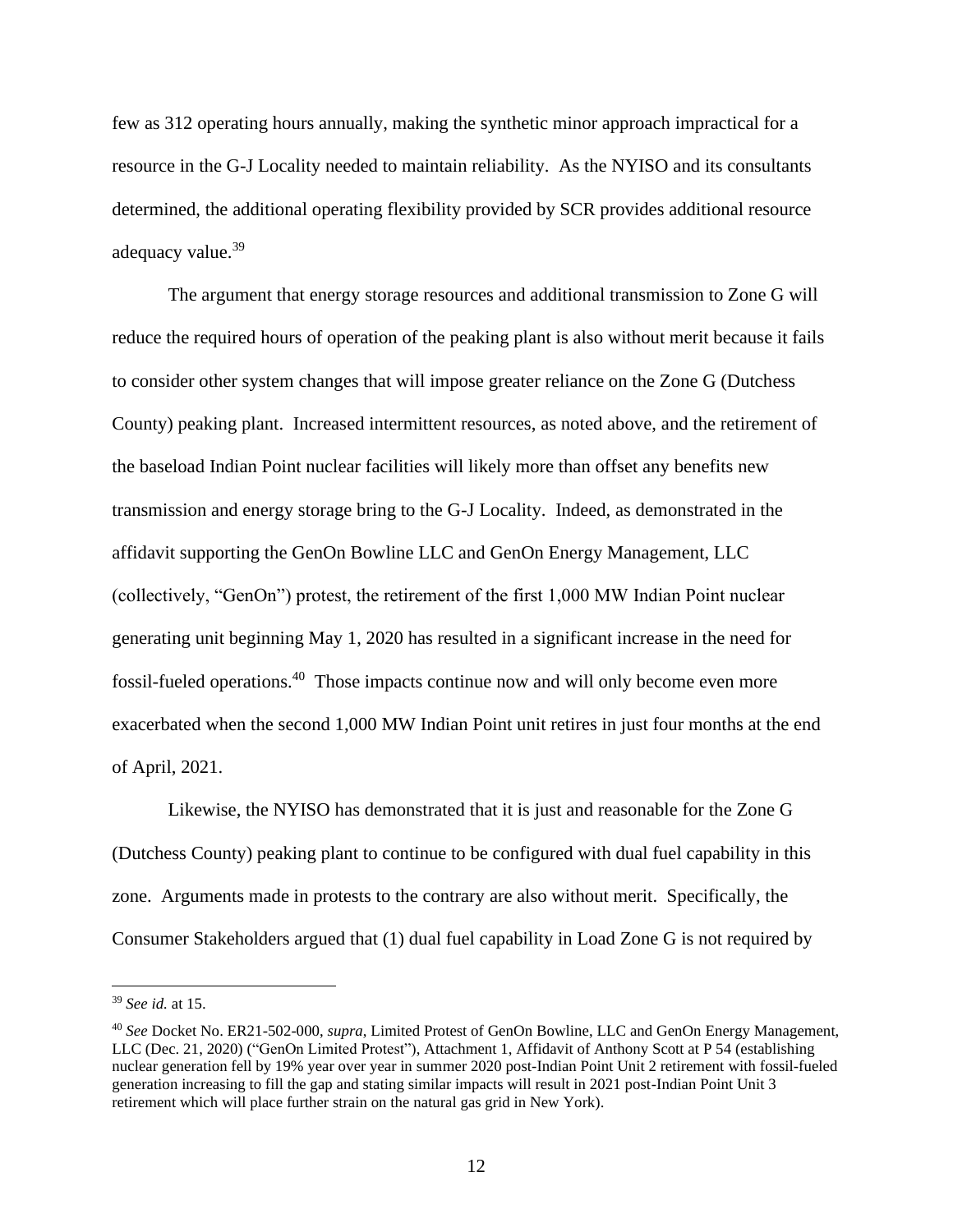law, regulation or New York State reliability rule; (2) a generation facility can interconnect directly into an interstate gas pipeline, thus avoiding LDC backup fuel requirements and transportation charges, and (3) it is more economic for generation facilities to interconnect with an interstate gas pipeline as opposed to an LDC. $41$ 

The same arguments were made to the Commission in protests of the NYISO's proposal to include dual fuel in the G-J Locality peaking plant in the last Demand Curve reset filing in 2016 and the one before it in 2013. The Commission considered and rejected these arguments in both its orders on the NYISO's Demand Curve reset filings.<sup>42</sup> As the consultants and NYISO have demonstrated, nothing has changed over the past seven years, so it is inappropriate to alter the Commission's prior determinations on this issue. With respect to the Consumer Stakeholders' specific arguments, the peaking plant design and cost elements are based on generic site conditions, not on the peaking plant in the G-J Locality connecting to a local distribution company natural gas system rather than an interstate natural gas pipeline.

In its order accepting the NYISO's proposal in its 2017 Order, the Commission agreed with the NYISO that "the G-J Locality is a relatively geographically constrained region; therefore, the inclusion of dual fuel capability is important for providing increased siting flexibility" and that "the G-J Locality is primarily located downstream of constraints on the interstate natural gas pipeline system." <sup>43</sup> Dual fuel capability provides reliability benefits in the G-J Locality because the ability to expand natural gas pipeline infrastructure and capacity in New York is very limited. In addition, dual fuel capability is consistent with New York State policy supporting increased reliance on intermittent renewable resources, which will need to be

<sup>41</sup> Consumer Stakeholders Protest at 16.

<sup>42</sup> 2017 Order at PP 91-92.

<sup>43</sup> *Id*. at P 91.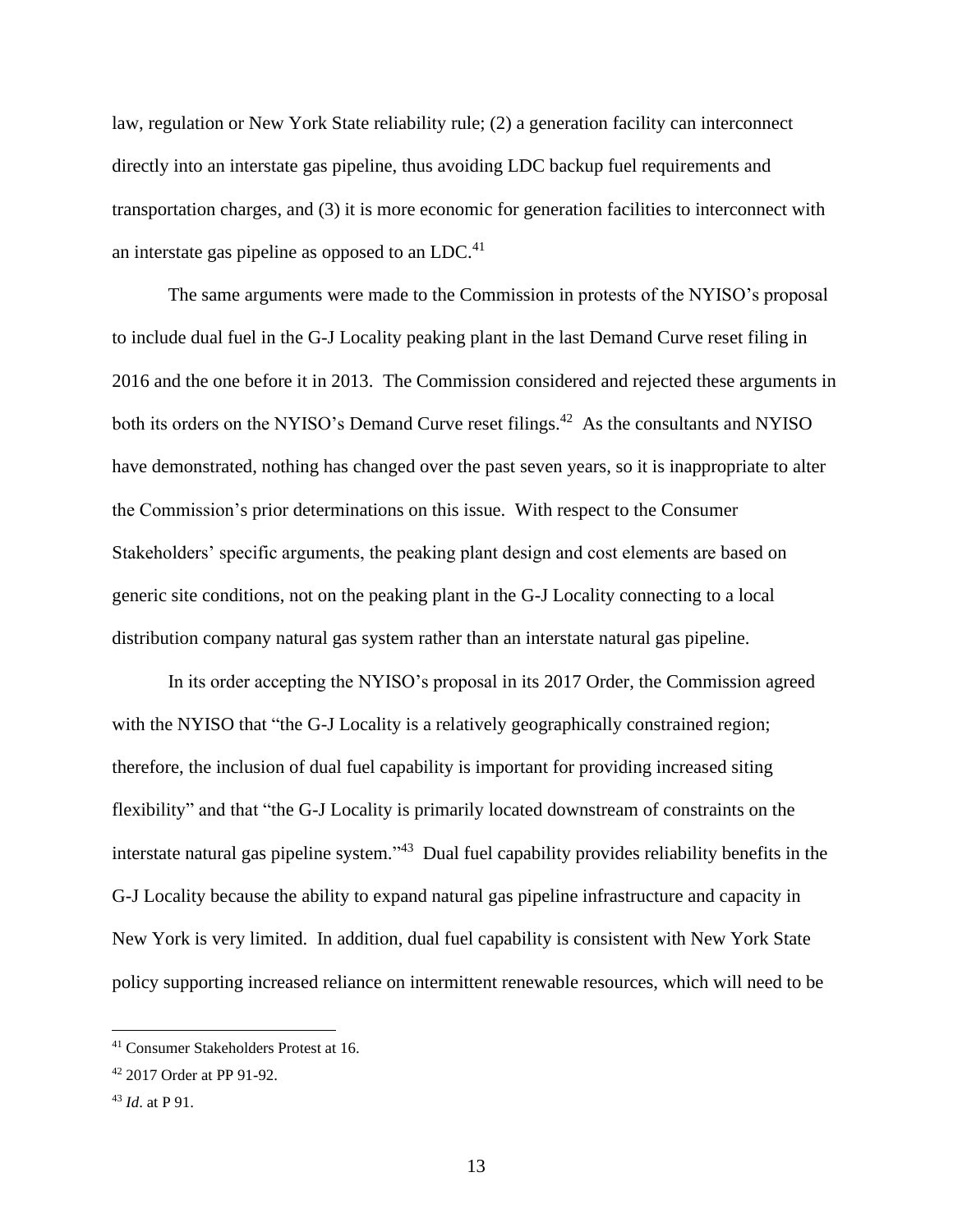firmed up with traditional, non-intermittent resources. And, as noted above, the GenOn Limited Protest demonstrated that, with the retirement of the second 1,000 MW Indian Point nuclear generating unit on the eve of Capability Year 2021-2022, fossil-fueled resources will be the primary resource used to fill this gap in 2,000 MW of baseload, 24x7 generation. The need for dual fueled resources, particularly during the peak operating periods, will only be more acute than ever before over this entire Demand Curve reset period. Thus, contrary to the claims of these load entities, dual fuel capability for the G-J Locality proxy peaking plant must be maintained.

Based on these factors, the Commission agreed with the NYISO and the independent consultant that a developer would more often than not include dual fuel capability in a new peaking plant in the G-J Locality.<sup>44</sup> Further, as the NYISO demonstrated, its recently conducted fuel study highlighted the importance of dual fuel capability to maintaining reliability throughout the ongoing transition to a clean energy system in New York, especially in the downstate region including the lower Hudson Valley.<sup>45</sup> As reflected in the NYISO Filing, dual fuel capability in this area of the State has only become more pronounced in the intervening three years since the last reset process due to the anticipated loss of 1,800 MW of peaking facilities resulting from the New York State DEC's Peaker Rule and the increasing constraints in the natural gas system as evidenced by certain local gas distribution corporations imposing restrictions on service to new gas customers in 2019. 46

<sup>44</sup> *Id*.

<sup>45</sup> NYISO Filing at 15.

<sup>46</sup> *Id.* at 18-19.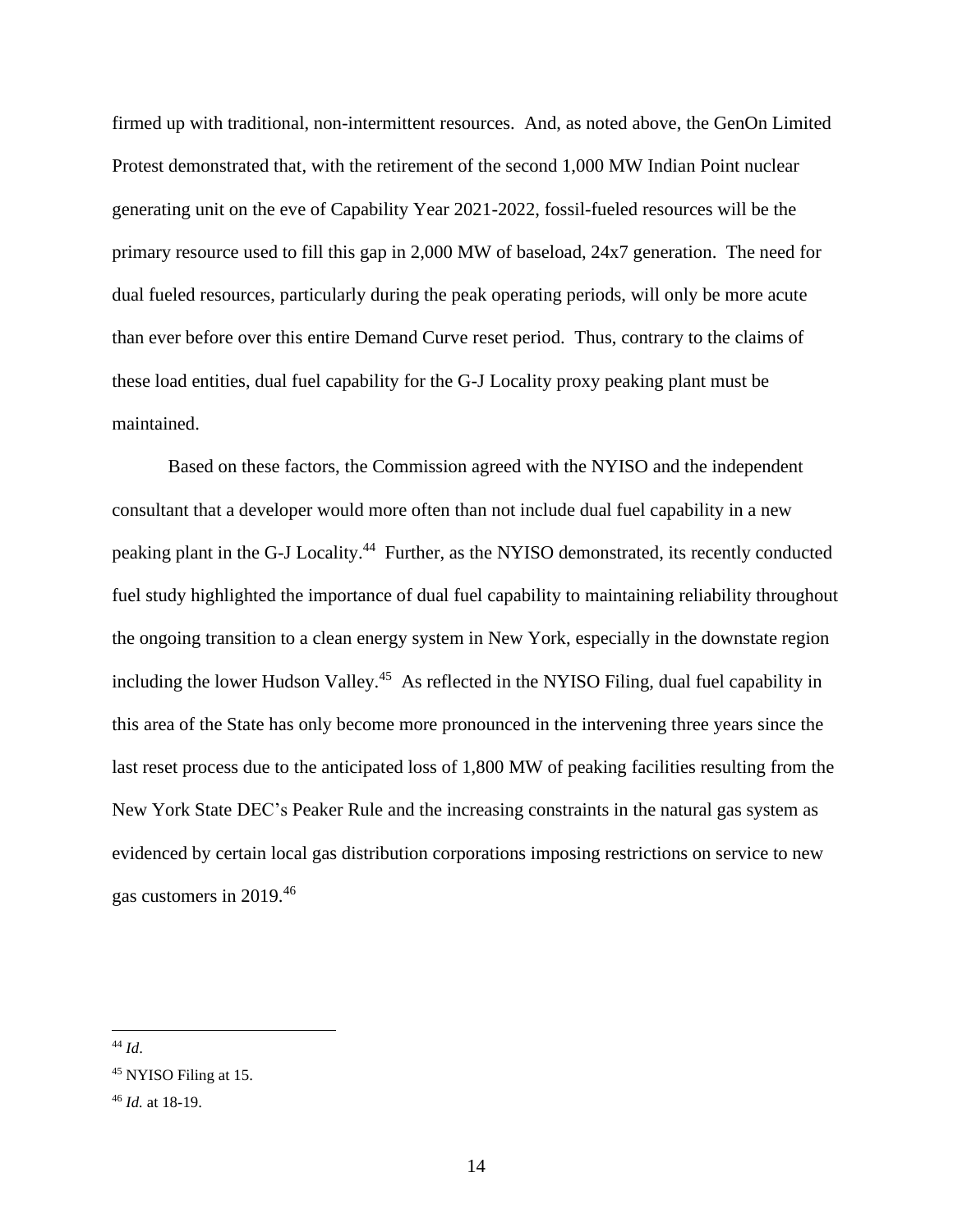# **IV. THE NYISO'S ANSWER DOES NOT CURE ITS FAILURE TO MEET ITS REQUIREMENT TO DEMONSTRATE THAT THE NATURAL GAS HUB DESIGNATION FOR THE ZONE G (ROCKLAND COUNTY) PROXY PEAKING PLANT IS JUST AND REASONABLE.**

In its Answer, the NYISO reiterated the statement from its filing that the parties that have demonstrated the Zone G (Rockland County) proxy peaking plant natural gas hub designation is not just and reasonable relied solely on the availability of interruptible service and failed to account for secondary service options. $47$  In addition, pointing to the MMU's analysis of secondary service, the NYISO noted that secondary transportation can often be an economic alternative. Finally, the NYISO turned to the MMU's supplemental affidavit attached to its Answer to argue that points east of Rockland County continue to be more significantly constrained.

No party disputes that gas costs are a major driver affecting whether a generator is dispatched and, if so, the net revenues it earns. To be just and reasonable, the NYISO must demonstrate the Zone G (Rockland County) proxy peaking plant can secure TETCO M3 gas at the \$0.27/MMBtu transportation adder *during peak operating periods*. As demonstrated by the protests filed, the NYISO failed to do so in its Filing. Nothing contained in the NYISO's Answer refutes the core deficiencies with its designation as identified in the protests submitted in this proceeding.

First, as established in the GenOn Protest, *neither* interruptible service nor secondary service *at the \$0.27/MMBtu transportation adder* proposed by the NYISO for the Zone G (Rockland County) proxy peaking plant is a viable alternative for this plant to secure TETCO M3 gas during peak operating periods. The data demonstrates that since 2018 there has been

<sup>47</sup> *See* NYISO Answer at 10.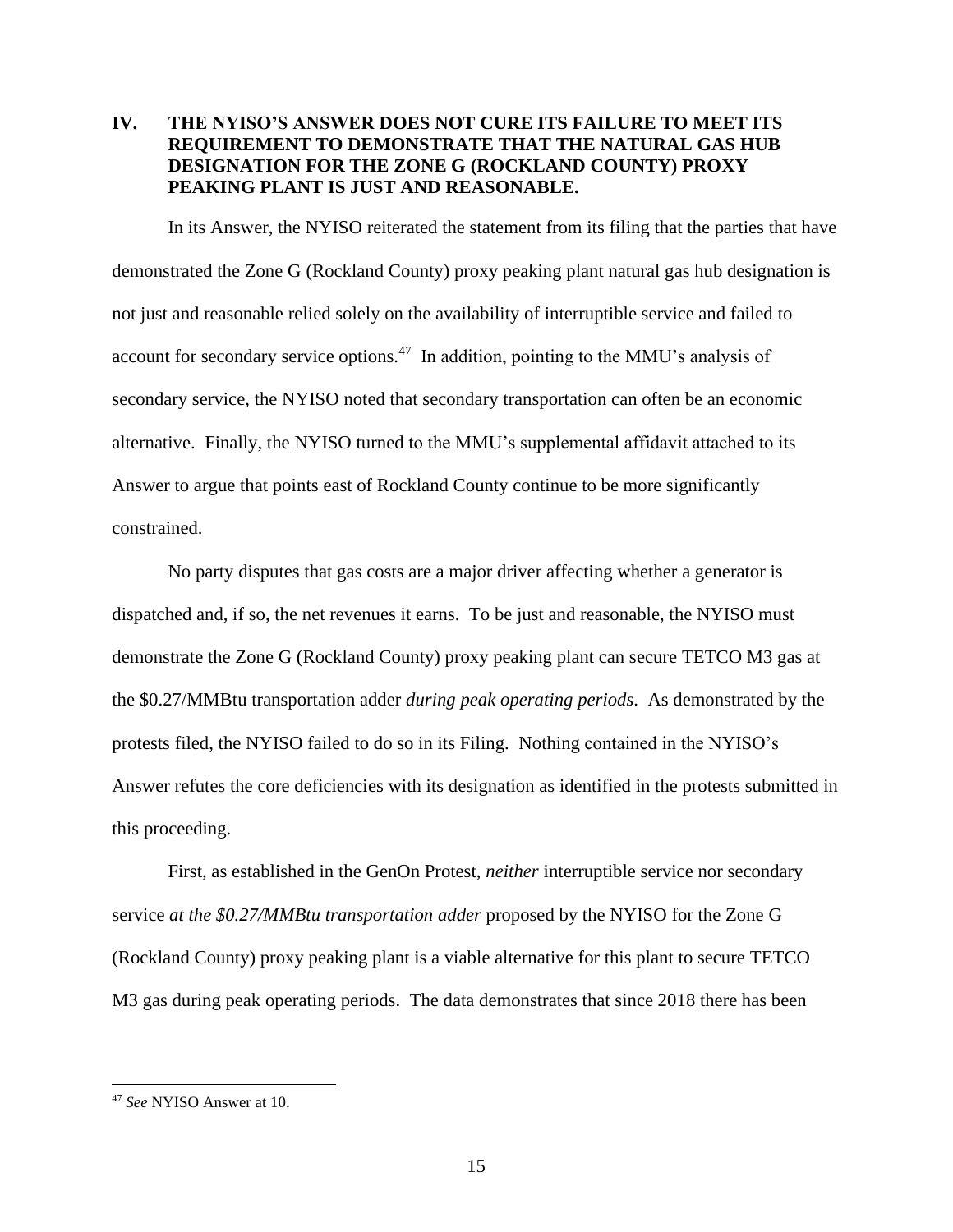essentially no interruptible service available on the Algonquin pipeline.<sup>48</sup> Indeed, while the MMU focuses on the fact that there are more constraints east of Rockland County, GenOn demonstrated that there is no ability to replenish gas taken down in Rockland County at anything less than the Iroquois Zone 2 price.<sup>49</sup> In addition, while the MMU in the Filing and the NYISO in its Answer acknowledged that a marketer will recover its opportunity costs to make secondary sales, they continued to argue that, on average, a small transportation fee will be charged. However, as GenOn demonstrated, that approach misses the point. The key consideration is the price the generator will face to secure secondary service *during peak operating conditions*. 50 During those times, the marketer will be able to demand the Algonquin Citygate price which trades at multiples higher than the NYISO's proposed transportation adder.<sup>51</sup> Thus, the NYISO must be directed to rerun the model for the Zone G (Rockland County) proxy peaking plant to correct these deficiencies and refile the ICAP Demand Curve for the G-J Locality for Capability Year 2021-2022.

#### **V. CONCLUSION**

For the foregoing reasons, IPPNY respectfully requests that the Commission reject the arguments proffered by the MMU, NYTOs and Consumer Stakeholders and direct the NYISO Staff to make the revisions to the Demand Curve assumptions requested in the IPPNY Protest to produce just and reasonable 2021-2022 ICAP Demand Curves and to establish parameters and methodology to calculate just and reasonable Demand Curves for Capability Years 2022-2025.

Respectfully submitted,

<sup>48</sup> *See* GenOn Limited Protest at 10-17.

<sup>49</sup> *Id.*, Scott Affidavit at P 38.

<sup>50</sup> *Id.* at 19-22.

<sup>51</sup> *Id*.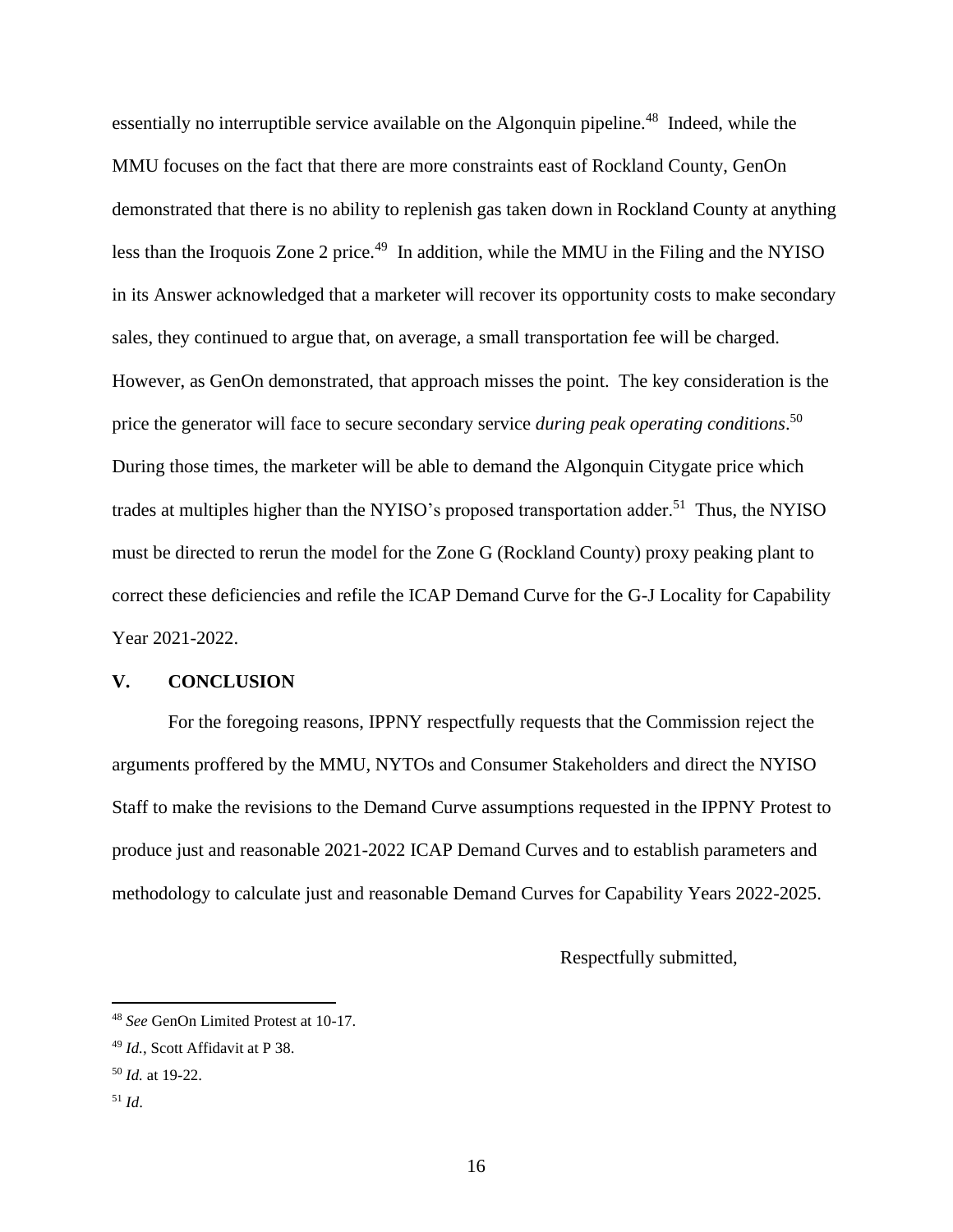# *David B. Johnson*

David B. Johnson Read and Laniado, LLP Counsel for Independent Power Producers of New York, Inc. 25 Eagle Street Albany, New York 12207 Telephone: 518-465-9313 [DBJ@readlaniado.com](mailto:DBJ@readlaniado.com)

#### *Matthew Schwall*

Matthew Schwall Director, Market Policy & Regulatory Affairs Independent Power Producers of New York, Inc. 194 Washington Ave., Suite 315 Albany, New York 12210 Telephone: 518-436-3749 [matthew.schwall@ippny.org](mailto:matthew.schwall@ippny.org)

Dated: January 6, 2021